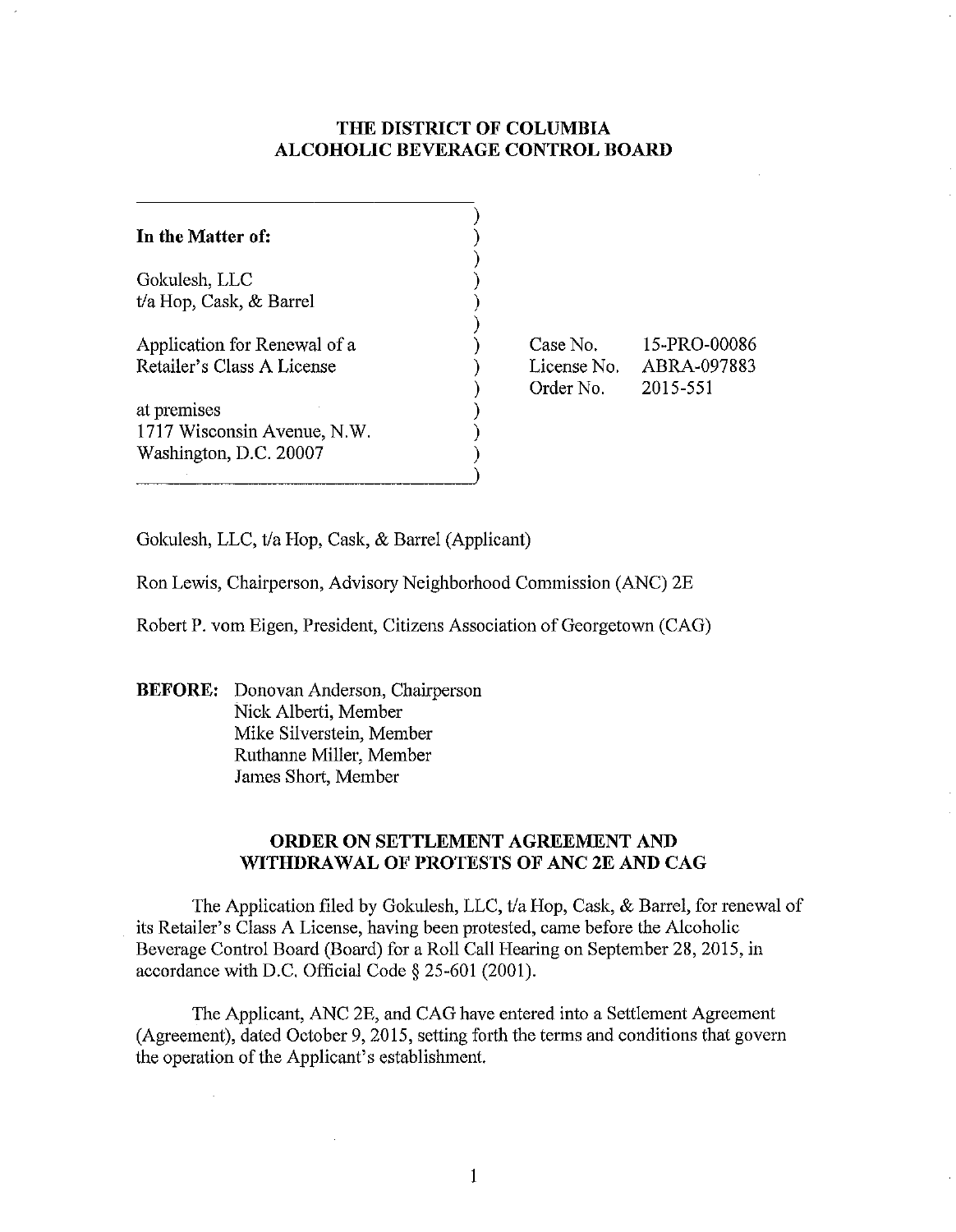The Agreement has been reduced to writing and has been properly executed and filed with the Board. The Applicant; Chairperson Ron Lewis, on behalf of ANC 2E; and Robert P. vom Eigen, on behalf of CAG; are signatories to the Agreement.

This Agreement constitutes a withdrawal of the Protests filed by ANC 2E and CAG of this Application.

Accordingly, it is this 25th day of November, 2015, **ORDERED** that:

- 1. The Application filed by Gokulesh, LLC, t/a Hop, Cask, & Barrel, for renewal of its Retailer's Class A License, located at 1717 Wisconsin Avenue, N.W., Washington, D.C., is **GRANTED;**
- 2. The Protests of ANC 2E and CAG in this matter are hereby **WITHDRAWN;**
- 3. The above-referenced Settlement Agreement submitted by the parties to govern the operations of the Applicant's establishment is **APPROVED** and **INCORPORATED** as part of this Order, except for the following modification:

Section 3 (Binding Effect) – The following term shall be removed: "and assignees."

The parties have agreed to this modification.

4. Copies of this Order shall be sent to the Applicant, ANC 2E, and CAG.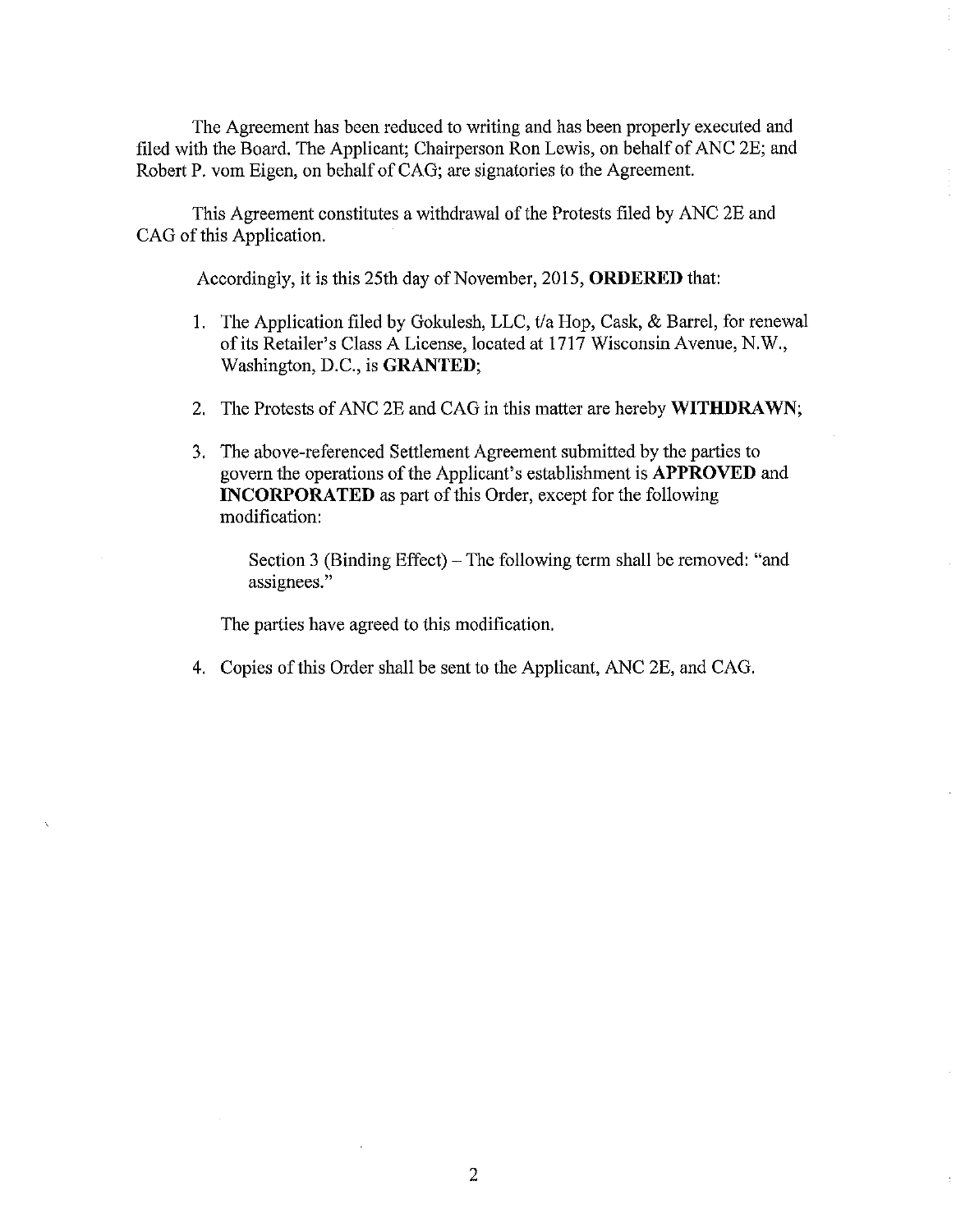District of Columbia Alcoholic Beverage Control Board

Donovan Anderson, Chairperson

Nick Alberti, Member

Mike Silverstein, Member

mic

Ruthanne Miller, Member

*;/V!J--*

'ámes Short. Member

Pursuant to D.C. Official Code § 25-433(d)(I), any party adversely affected may file a Motion for Reconsideration of this decision within ten (10) days of service of this Order with the Alcoholic Beverage Regulation Administration,  $2000 \, 14^{th}$  Street, N.W., Suite 400S, Washington, DC 20009.

Also, pursuant to section 11 of the District of Columbia Administrative Procedure Act, Pub. 1. 90-614, 82 Stat. 1209, D.C. Official Code §2-51O (2001), and Rule 15 of the District of Columbia Court of Appeals, any party adversely affected has the right to appeal this Order by filing a petition for review, within thirty (30) days of the date of service of this Order, with the District of Columbia Court of Appeals, 430 E Street, N.W., Washington, D.C. 20001; (202/879-1010). However, the timely filing of a Motion for Reconsideration pursuant to 23 DCMR § 1719.1 (2008) stays the time for filing a petition for review in the District of Columbia Court of Appeals until the Board rules on the motion. See D.C. App. Rule 15(b) (2004).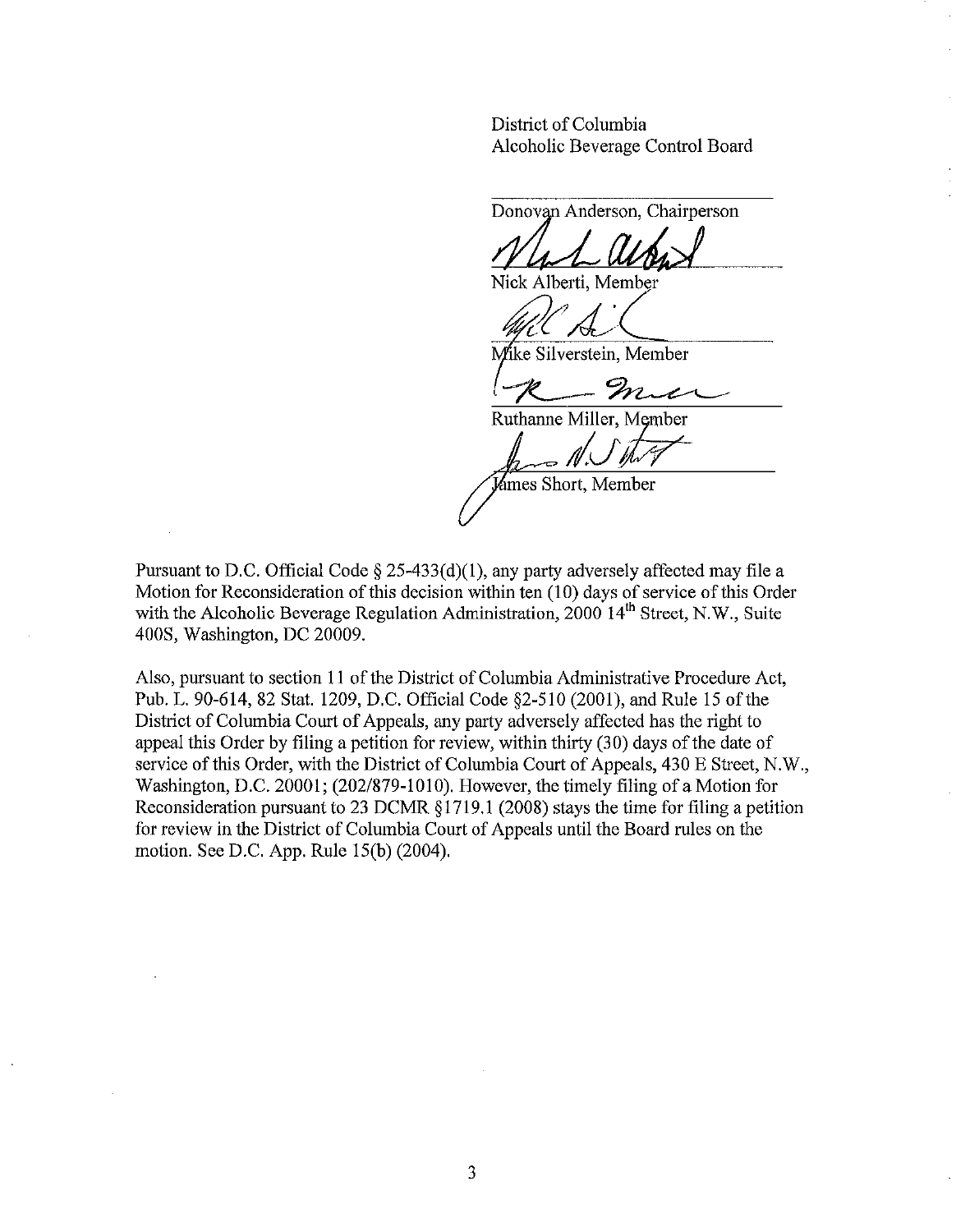### SETTLEMENT AGREEMENT BETWEEN GOKULESH, LLC T/A HOP, CASK, & BARREL, THE CITIZENS ASSOCIATION OF GEORGETOWN.<sup>122AGE</sup> ANDADVISORY NEIGHBORHOOD C()Mm~lON~Eil .,.', .!.l

 $:550C126 P#48$ 

THIS SETTLEMENT AGREEMENT ("Agreement") is made on this  $\frac{9\hbar}{16}$  day of<br>*O***ctote**, ... 2015, by and between Gokulesh, LLC T/A Hop, Cask & Barrel<sup>1</sup>("Licensee"), the Citizens Association of Georgetown ("CAG") and Advisory Neighborhood Commission 2E (the "ANC"). Licensee, CAG and the ANC are sometimes referred to collectively as the "Parties".

#### **RECITALS**

Whereas, the Licensee has applied for renewal of its Retail Class A License (the "License") for a business establishment ("Establishment") located at 1717 Wisconsin Avenue NW; and,

Whereas, the Parties wish to enter into a Settlement Agreement pursuant to D.C. Official Code § 25-446 to address such concerns related to peace, order and quiet.

NOW, THEREFORE, in consideration of the recitals set forth above and the mutual covenants and conditions set forth below, the Parties agree as follows:

- 1. Recitals Incorporated. The recitals set forth above are incorporated herein by reference.
- 2. Hours of Operation. Licensee agrees that its hours of operation shall not exceed the following hours:

Sunday through Saturday: 9 a.m. to 11 p.m.

3. Binding Effect. This Agreement shall be binding upon and enforceable against the successors and assignees of the Licensee.

In consideration of the conditions listed above, Advisory Neighborhood Commission 2E and the Citizens Association of Georgetown shall, upon approval of this agreement by the ABC Board, withdraw their Protests and support the Licensee's license and operation at 1717 Wisconsin Avenue NW, pursuant to a vote to approve the terms of this Agreement at the Commission's duly-noticed meeting on September 28, 2015, with a quorum present.